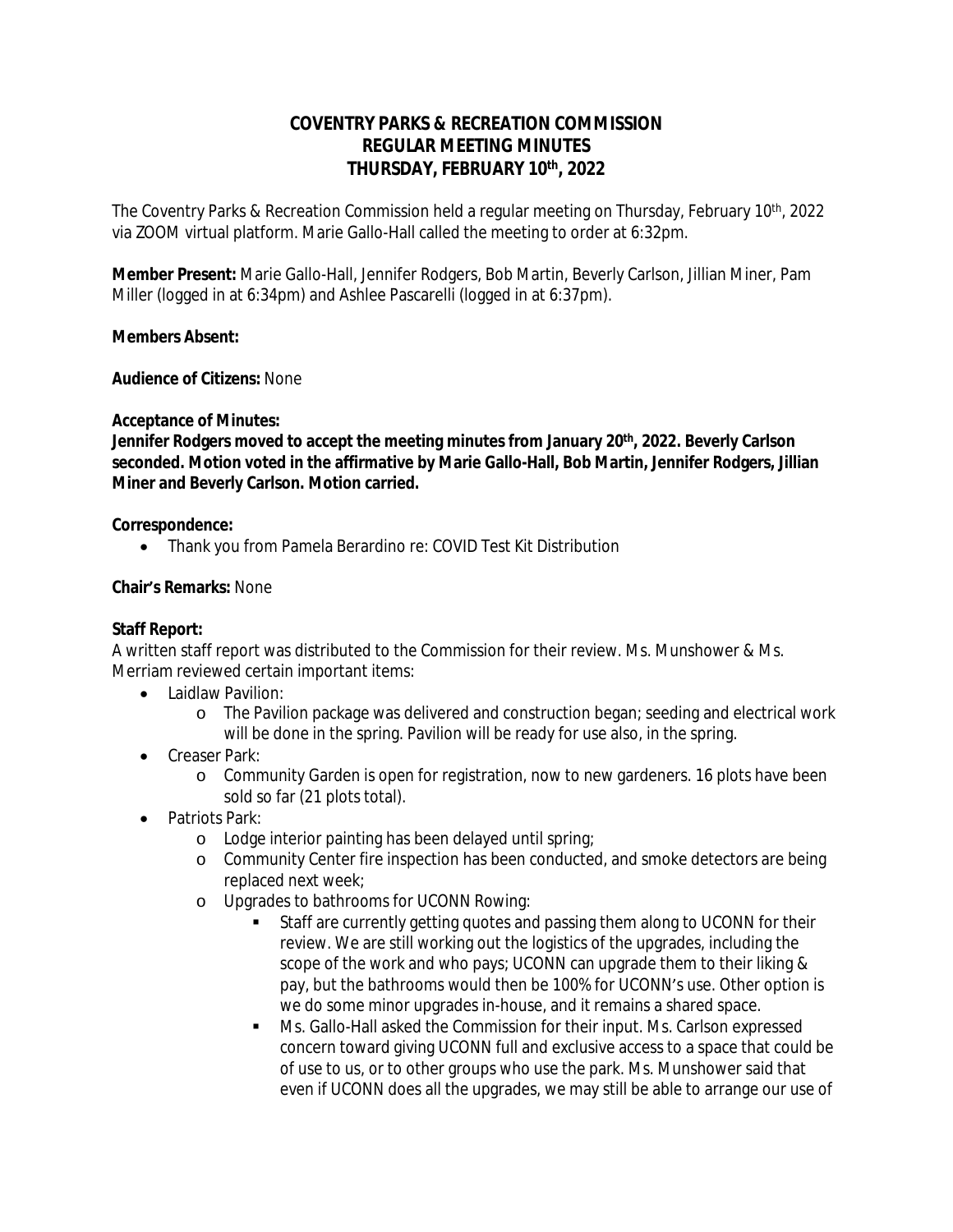the space outside of the rowing season. The Commission agreed that they would prefer to have access to the bathrooms outside of the rowing season.

- Facility Rentals:
	- o Ms. Munshower noted that we have had a slight dip in reservations in January due to COVID concerns, causing some cancellations.
- Basketball:
	- o Ms. Munshower said that the season is coming to a close, with some games needing to be rescheduled due to snow cancellations. Coaches are working on putting together an end of season jamboree for grades 3-4.
- Summer Open House:
	- o Ms. Munshower said that staff are planning an "Open House" event at Patriots Park, on Saturday, May 14th. It will be an opportunity for folks to learn more about parks & rec and what we have to offer, purchase beach stickers, tour & register for camp and other summer programs, and more.
- Office Assistant:
	- o There has been a change in our Office Assistant's schedule, as she is now doing her student teaching full-time, so she is working only 3 hours per week. Primary responsibility is rental communications and deposits. We are looking to increase those hours come spring, as we gear up for the busy summer season.
- Arts Grant:
	- o Ms. Munshower noted that 8 applications have been received, and that staff are currently reviewing them and corresponding with applicants.
- Program Updates:
	- o Ms. Merriam noted that 3 new staff hires were made this week

#### **Old Business:**

- Softball Field Committee:
	- o Ms. Rodgers noted that now that the project is into the planning & design phase, the Committee will continue to meet quarterly to review plans during construction.
	- o Ms. Rodgers added that the committee has fielded some questions and concerns expressed by members of the community regarding the order of projects, specifically the fact that the practice field by the football is moving forward first. Ms. Munshower noted that the Town Council is including the practice field in the plans for the methane gas project, which has always been on track for completion first. Ms. Munshower also noted that the football field project is a simpler project that can move forward ASAP, whereas the softball fields project is more complex, as the transfer station relocation must happen first. Ms. Gallo-Hall added that the practice field was never a replacement field for one of the softball fields, but is rather in addition to.
	- o Ms. Pascarelli asked if the football field project gone out to bid yet. Ms. Munshower said that it is on track to go out in February. All three projects are expected to go out to bid at the same time.

#### **New Business:**

• Elections: Call for Nominations

**Beverly Carlson moves to nominate the current slate of officers: Marie Gallo-Hall for the position of Chair; Jennifer Rodgers for the position of Vice-Chair and Bob Martin for the position of Secretary.**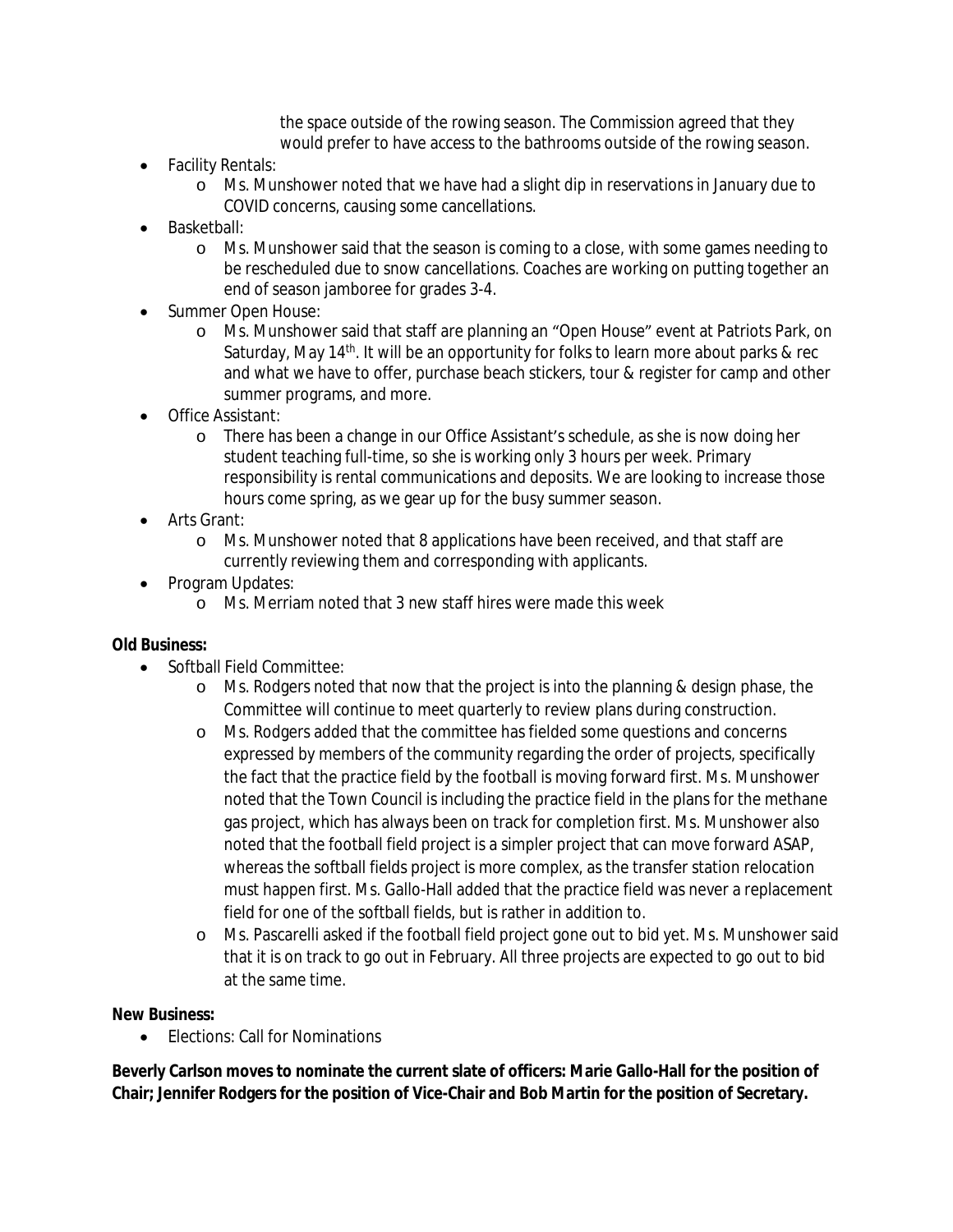**Jillian Miner seconded. Ms. Gallo-Hall, Ms. Rodgers and Mr. Martin all accept the nominations. Motion voted in the affirmative by Marie Gallo-Hall, Ms. Rodgers, Mr. Martin, Jillian Miner and Beverly Carlson. Motion carried.**

- Bench Request from Brian Hastings:
	- o Ms. Munshower said that we received a request to build a bench in honor of a friend who has passed away, at Creaser Park. Mr. Hastings and his friend often walked the trails together.
	- o Issue tabled, pending research into the process/procedures for in memoriam items & dedications.
- Pavilion Rental Fees:
	- o Ms. Munshower conducted some research on neighboring towns who offer pavilion rentals for comparison purposes. She noted that pavilion usage has grown in popularity since the onset of the COVID-19 pandemic, so there may be an opportunity for additional revenue generation.
	- o Ms. Munshower went on to propose a slight increase in rental fees:
		- \$5 per hour to \$10 per hour non-profits
		- **510 per hour to \$15 per hour residents**
		- **520 per hour to \$25 per hour non-residents**
		- We would also impose a minimum number of hours (which we do not currently do), of 3 hours for M-TH and 4 hours for F-Sun.
	- o Following discussion, the Commission amended the proposal to \$7 per hour for nonprofits, \$12 per hour for residents, \$23 per hour for non-residents.
		- **Ms. Rodger asked about parking at Lisicke Beach and how that would work for** non-residents attending parties at the Pavilion. Ms. Munshower said the renter would need to purchase 1-day passes, at the current rate of \$5 per car; or we could offer a discount with pavilion rental to bring that fee down a bit. Ms. Carlson suggested that we include 5 passes with each rental, but any additional would incur the \$5 per pass charge.
		- **Ms. Rodgers also suggested that attendance should be limited, since that** parking lot is not that large, especially with beach goers also parking there. Ms. Gallo-Hall agreed, and suggested a 15-car limit. The Commission also discussed Lisicke Beach pavilion being available to rent for residents only.

**Jennifer Rodgers moved to accept the amended proposal of \$7/hr for non-profit groups, \$12/hr for residents, \$23/hr for non-residents for pavilion rentals, effective immediately. Lisicke Beach pavilion rentals will include 5 guest passes with additional available for purchase. Beverly Carlson seconded. Motion voted in the affirmative by Marie Gallo-Hall, Jennifer Rodgers, Bob Martin, Jillian Miner and Beverly Carlson. Motion carried.**

- Capital Requests:
	- o Ms. Munshower noted that she met with Town Manager and Finance Director to review this year's budget proposals.
	- o Projects moving forward include the following:
		- **Picnic tables for Laidlaw Park Pavilion:**
		- Second softball field at miller Richardson/begin design work;